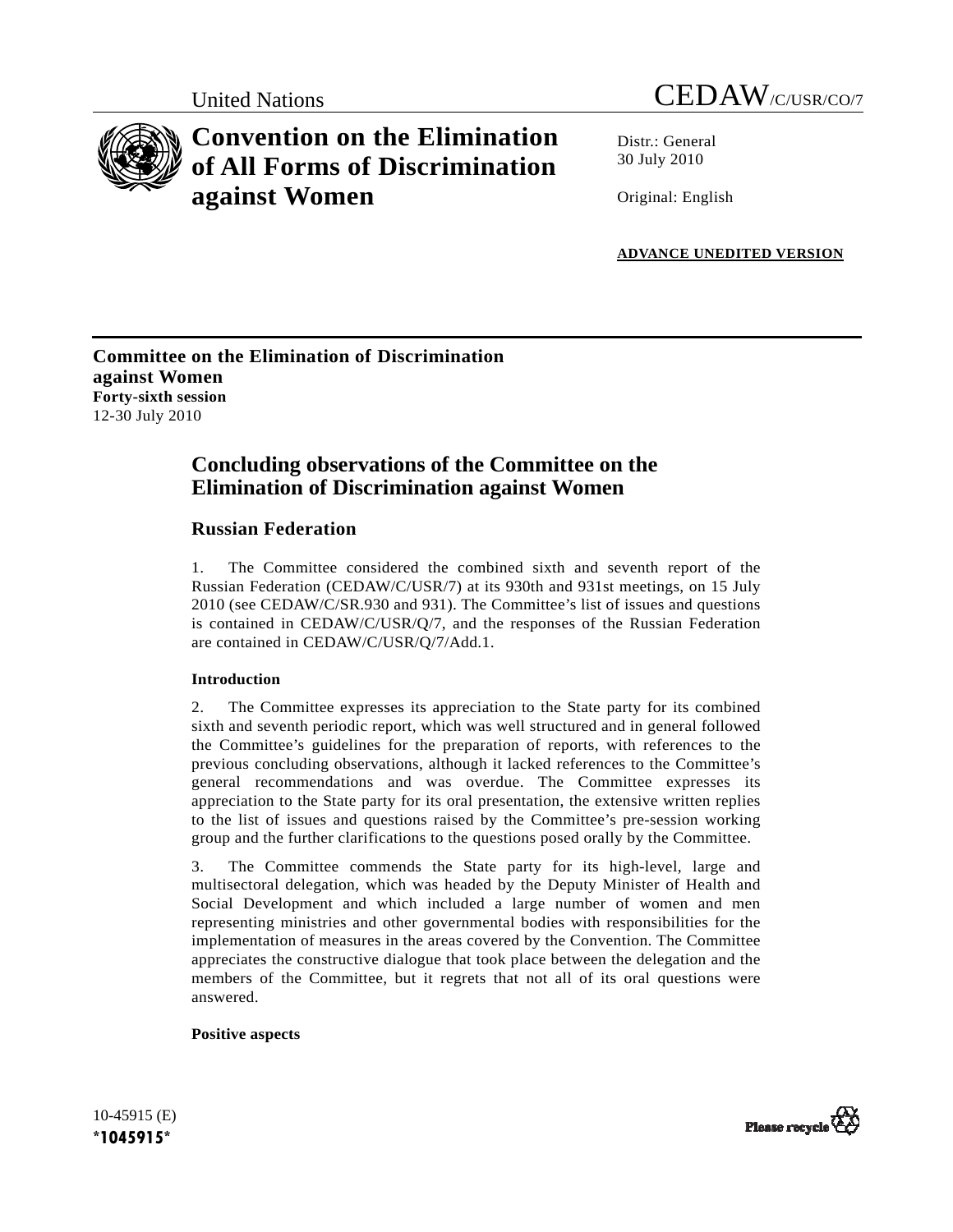4. The Committee notes with appreciation the ratification by the State party, on 28 July 2004, of the Optional Protocol to the Convention.

5. The Committee also commends the State party for its submission of detailed statistical and sex-disaggregated data in respect of a number of areas covered by the Convention, including public and political participation, employment and health.

6. The Committee welcomes the State party's ratification, on 18 February 2010, of Protocol No. 14 to the European Convention for the Protection of Human Rights and Fundamental Freedoms amending the control system of this Convention. The Committee notes with satisfaction that the ratification allowed for the entry into force of the Protocol on 1 June 2010.

7. The Committee also notes with satisfaction that, in the period since the consideration of the previous report, the State party has ratified or acceded to the following international instruments:

 (a) The Optional Protocol to the Convention on the Rights of the Child on the involvement of children in armed conflict, on 24 September 2008;

 (b) The United Nations Convention against Transnational Organized Crime and the Protocol to Prevent, Suppress and Punish Trafficking in Persons, Especially Women and Children, supplementing the Convention, on 26 May 2004.

# **Principal areas of concern and recommendations**

8. **The Committee recalls the obligation of the State party to systematically and continuously implement all the provisions of the Convention and views the concerns and recommendations identified in the present concluding observations as requiring the priority attention of the State party between now and the submission of the next periodic report. Consequently, the Committee urges the State party to focus on those areas in its implementation activities and to report on action taken and results achieved in its next periodic report. The Committee calls upon the State party to submit the present concluding observations to all relevant ministries, to the Parliament (State Duma and Federation Council) and to the judiciary, so as to ensure their full implementation.**

# **Parliament**

9. **While reaffirming that the Government has the primary responsibility and is particularly accountable for the full implementation of the obligations of the State party under the Convention, the Committee stresses that the Convention is binding on all branches of Government, and it invites the State party to encourage its Parliament (State Duma and Federation Council), in line with its procedures, where appropriate, to take the necessary steps with regard to the implementation of the present concluding observations and the Government's next reporting process under the Convention.**

# **Accountability of the federal Government**

10. While the Committee is cognizant of the complex federal and constitutional structures in the State party, it underlines that the federal Government is responsible for ensuring the implementation of the Convention and providing leadership to the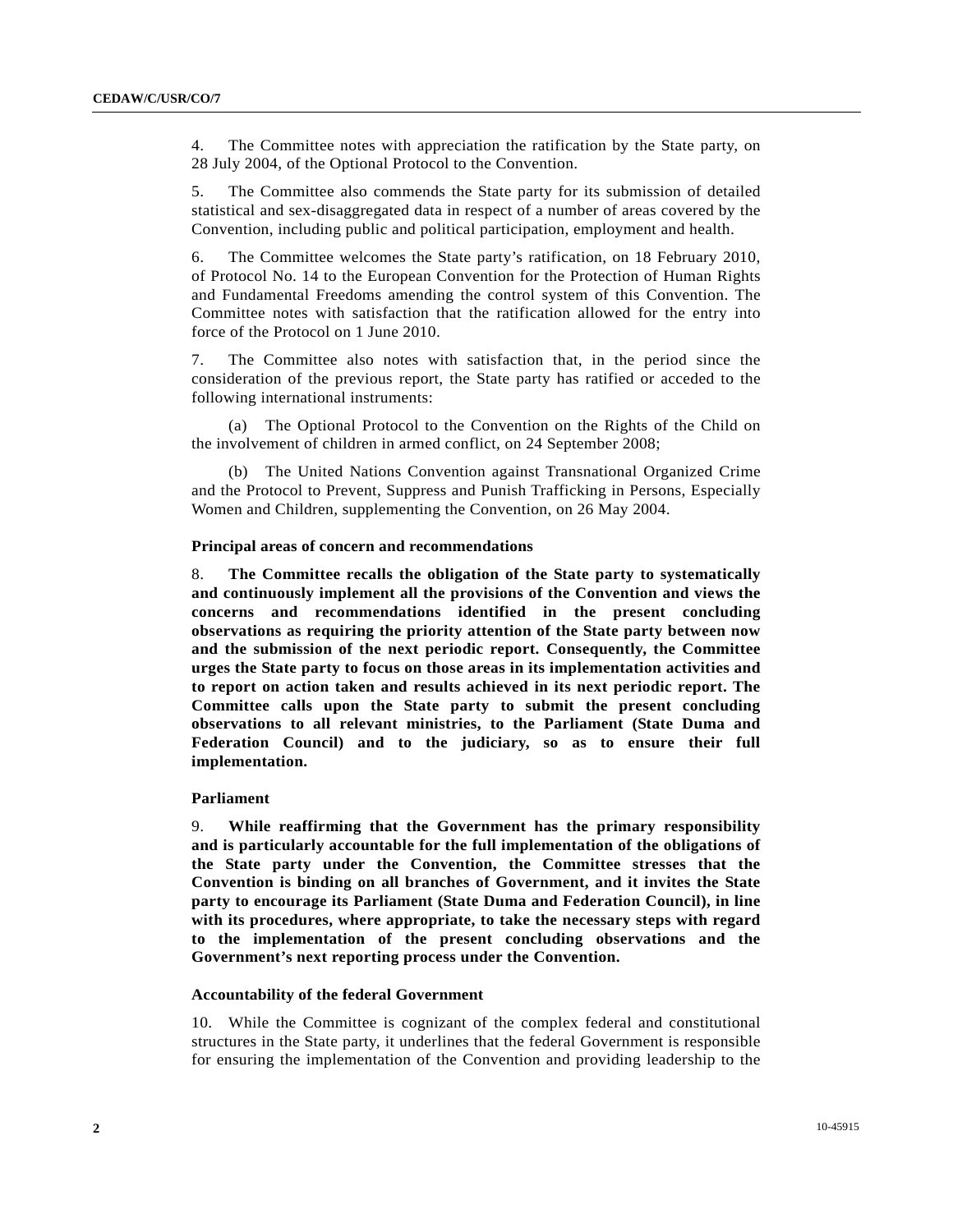municipal and regional governments and the governments of other autonomous entities in that context. The Committee notes with concern that the federal Government may lack the will and an efficient mechanism to ensure that the municipal and regional governments and other autonomous entities establish legal and other measures to fully implement the Convention in a coherent and consistent manner.

11. **The Committee, taking into account the legal responsibility and leadership role of the federal Government in the implementation of the Convention, calls upon the State party to use its leadership and funding power to set standards and establish an effective mechanism aimed at ensuring accountability and the transparent, coherent and consistent implementation of the Convention throughout its territory in which all levels of government can participate.**

## **Definition of equality**

12. The Committee remains concerned that neither the Constitution, which recognizes women's right to equality before the law, nor other appropriate legislation, contains a definition of discrimination or expressly prohibits discrimination on the grounds of sex. While noting the draft federal law on "State guarantees of equal rights and liberties for men and women in the Russian Federation and equal opportunities for their realization", the Committee is concerned that the State party has not yet adopted a gender equality law.

13. **The Committee urges the State party to incorporate in the Constitution or other appropriate legislation a specific right of non-discrimination on the grounds of sex, and a definition of discrimination that encompasses both direct and indirect discrimination and discrimination in the public and private spheres, in conformity with article 1 of the Convention. The Committee also calls on the State party to develop, in accordance with article 2 of the Convention, a gender equality law in order to fulfil the necessary internal procedures for the implementation of the provisions of the Convention. The Committee recommends that the State party address the following issues in this law: the prohibition of discrimination on the grounds of sex in all areas covered by the Convention; the de jure equality of women and men, including through effective sanctions in cases of violations of the law; the use of temporary special measures to overcome effects of structural and historical discrimination and accelerate the achievement of de facto equality of women and men; the provision of a basis for the establishment of national and decentralized institutional mechanisms for gender equality within government structures; a mandate of government agencies at all levels to apply gender mainstreaming to all their policy areas and processes; and a mandate for the adoption of comprehensive periodic national action plans for gender equality.**

# **Visibility of the Convention and its Optional Protocol**

14. The Committee takes note of various campaigns to raise awareness of the Convention and its Optional Protocol and the fact that international instruments, including the Convention, are part of Russian law and can be directly invoked before the courts. The Committee remains concerned, however, that there is inadequate knowledge in society in general, including among all branches of Government, including the judiciary, of the rights of women under the Convention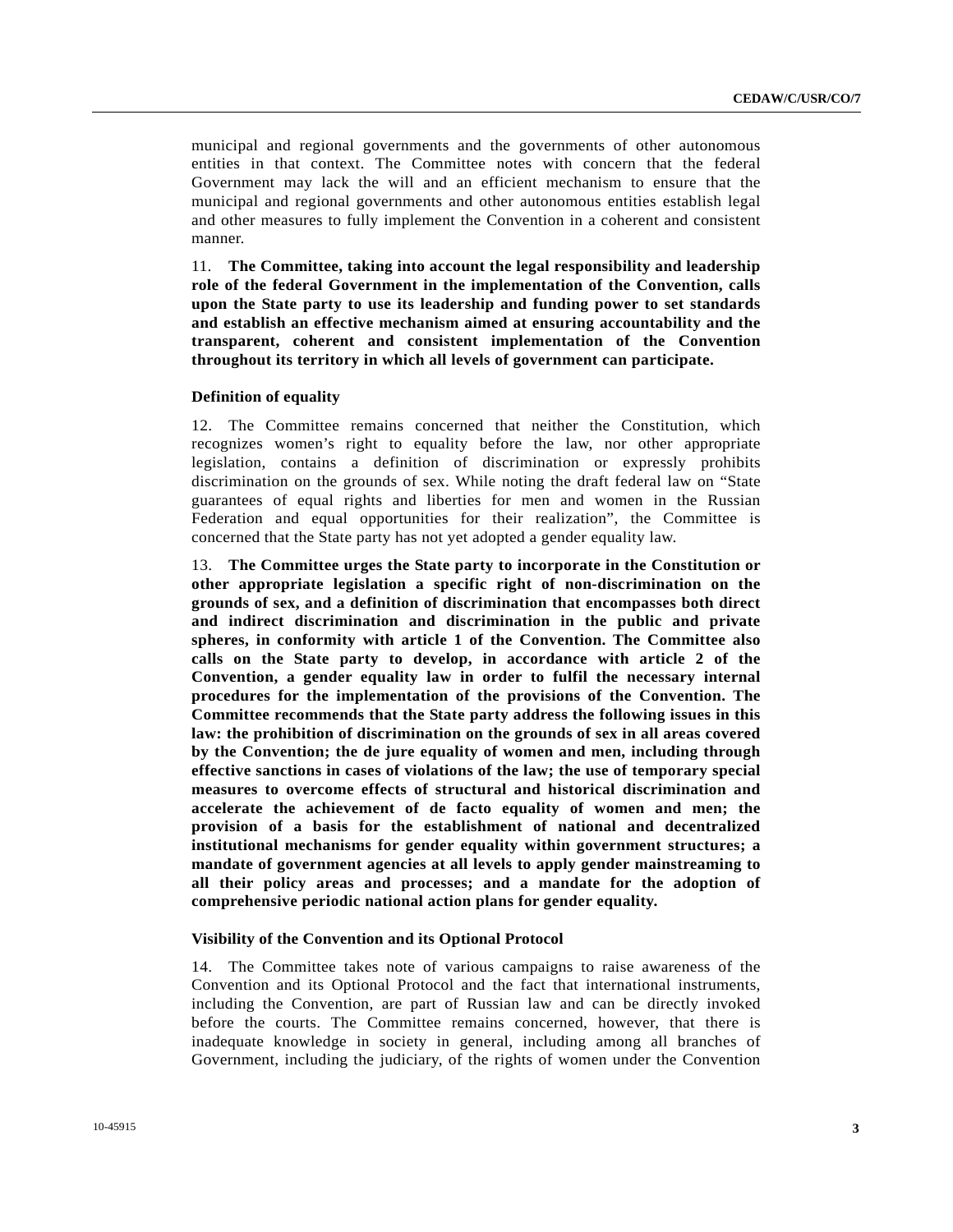and its Optional Protocol, the Convention's concept of substantive equality of women and men and the Committee's general recommendations. The Committee is also concerned that the State party did not provide information on cases in which the provisions of the Convention had been directly invoked in court. It is further concerned that women themselves, especially those in rural and remote areas, are not aware of their rights under the Convention and its Optional Protocol and thus lack the capacity to claim them.

15. **The Committee urges the State party to take all appropriate measures to ensure that the Convention and its Optional Protocol are sufficiently known and applied by all branches of Government, including the judiciary, as a framework for all laws, court decisions and policies on gender equality and the advancement of women. The Committee recommends that the Convention, its Optional Protocol and related domestic legislation be made an integral part of the legal education and training of judges, magistrates, lawyers and prosecutors so that a legal culture supportive of the equality of women with men and non-discrimination on the basis of sex is firmly established in the country. It urges the State party to enhance the awareness of women of their rights through, inter alia, legal literacy programmes and legal assistance and to ensure that information on the Convention and its Optional Protocol is provided to women in all parts of the country through the use of all appropriate measures.**

# **Legal complaint mechanisms**

16. The Committee takes note of the activities of the Ombudsman of the Russian Federation, but it is concerned at the information provided in the State report that no complaints have been received by the Ombudsman from women concerning their discrimination. The Committee is therefore concerned that the State party does not have a comprehensive and effective legal complaint system for women. It is also concerned that the recommendations of the Ombudsman are not binding on the Government. The Committee is further concerned that the State party did not provide information on the number of cases of discrimination against women that have been brought before the courts and other bodies.

17. **The Committee urges the State party to strengthen its efforts to protect women against any act of discrimination, including by strengthening the mandate and visibility of existing mechanisms, such as the Ombudsman of the Russian Federation and by ensuring that the composition and activities of this latter institution are gender sensitive and fully address the issue of the promotion and protection of women's human rights, including by considering the establishment of a separate department for women's rights. The Committee also recommends that the State party take the necessary measures to sensitize women and encourage them to seek redress against discrimination. The Committee further requests the State party to provide information in its next report on the number of cases of discrimination against women that have been brought before the Ombudsman, the courts and other bodies.**

# **National machinery**

18. While noting the establishment, in 2006, of an Inter-Agency Commission for issues relating to guaranteeing the equality of men and women in the Russian Federation, the Committee expresses its deep concern at the lack of a national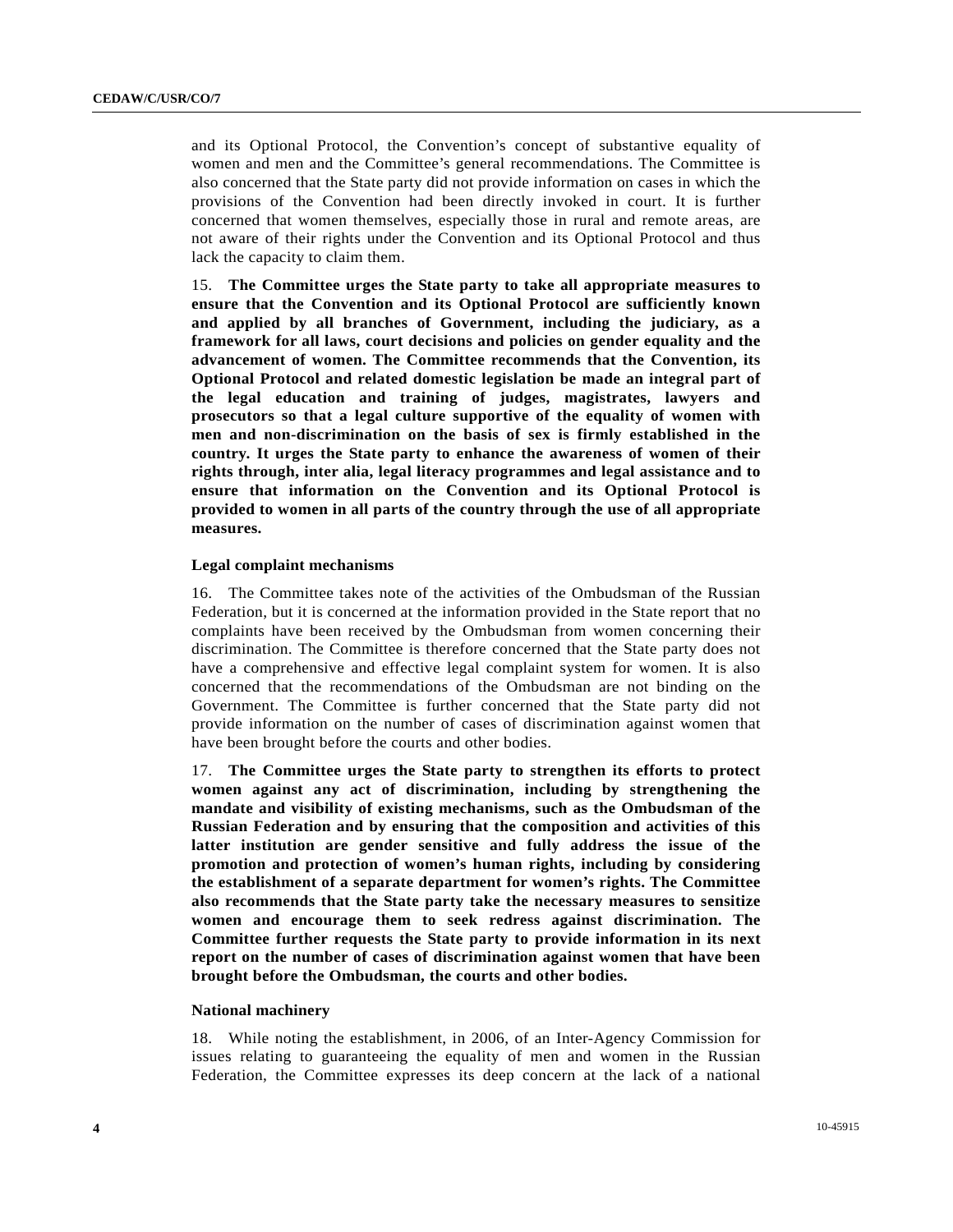machinery for the advancement of women. In this respect, it is concerned that the former Commission on the Enhancement of the Status of Women has been reorganized. While noting the information provided by the delegation that the State party is currently preparing a new national plan of action for the advancement of women, the Committee regrets that this action plan has not yet been adopted.

19. **The Committee recalls the State party's responsibility to fully ensure Government accountability for formal and substantive equality of women and men and women's enjoyment of all human rights in the implementation of the Convention. In this respect, the Committee refers to the guidance, provided in its general recommendation No. 6 and in the Beijing Platform for Action, on national machinery for the advancement of women, in particular regarding the necessary conditions for the effective functioning of such machinery. The Committee urges the State party to establish expeditiously a national machinery for the advancement of women, to confer a clear mandate on such machinery and to provide it with the necessary human, financial and technical resources for its effective functioning. The Committee further recommends that the State party develop and adopt a comprehensive national plan of action for the advancement of women. The Committee calls on the State party to take due consideration of the Committee's recommendations in the formulation of this action plan and to ensure its effective implementation, including monitoring and regular evaluation of strategies and measures used in its implementation, and to establish a regular reporting system to the government and parliament.**

#### **Stereotypes and cultural practices**

20. The Committee reiterates its concern at the persistence of practices, traditions, patriarchal attitudes and deep-rooted stereotypes regarding the roles, responsibilities and identities of women and men in all spheres of life. In this respect, the Committee is concerned at the State party's repeated emphasis on the role of women as mothers and caregivers. The Committee is concerned that such customs and practices perpetuate discrimination against women and girls; that this is reflected in their disadvantageous and unequal status in many areas, including in education, public life, decision-making, marriage and family relations, and the persistence of harmful traditional practices, honour killings, bridal kidnappings and violence against women; and that, thus far, the State party has not taken effective and systematic action to modify or eliminate stereotypes and negative traditional values and practices.

21. **The Committee urges the State party to put in place without delay a comprehensive strategy, including the review and formulation of legislation and the establishment of goals and timetables, to modify or eliminate traditional practices and stereotypes that discriminate against women, in conformity with articles 2 (chapeau), 2 (f) and 5 (a) of the Convention. Such measures should include efforts to raise awareness on this subject, targeting women and men at all levels of society, including at the local community level, in collaboration with civil society organizations. The Committee notes that a shift from a focus on women primarily as wives and mothers to individuals and actors equal to men in society is required for the full implementation of the Convention and the achievement of equality of women and men. The Committee also calls upon the State party to use innovative and effective measures to strengthen understanding of the equality of women and men and to work with the media to**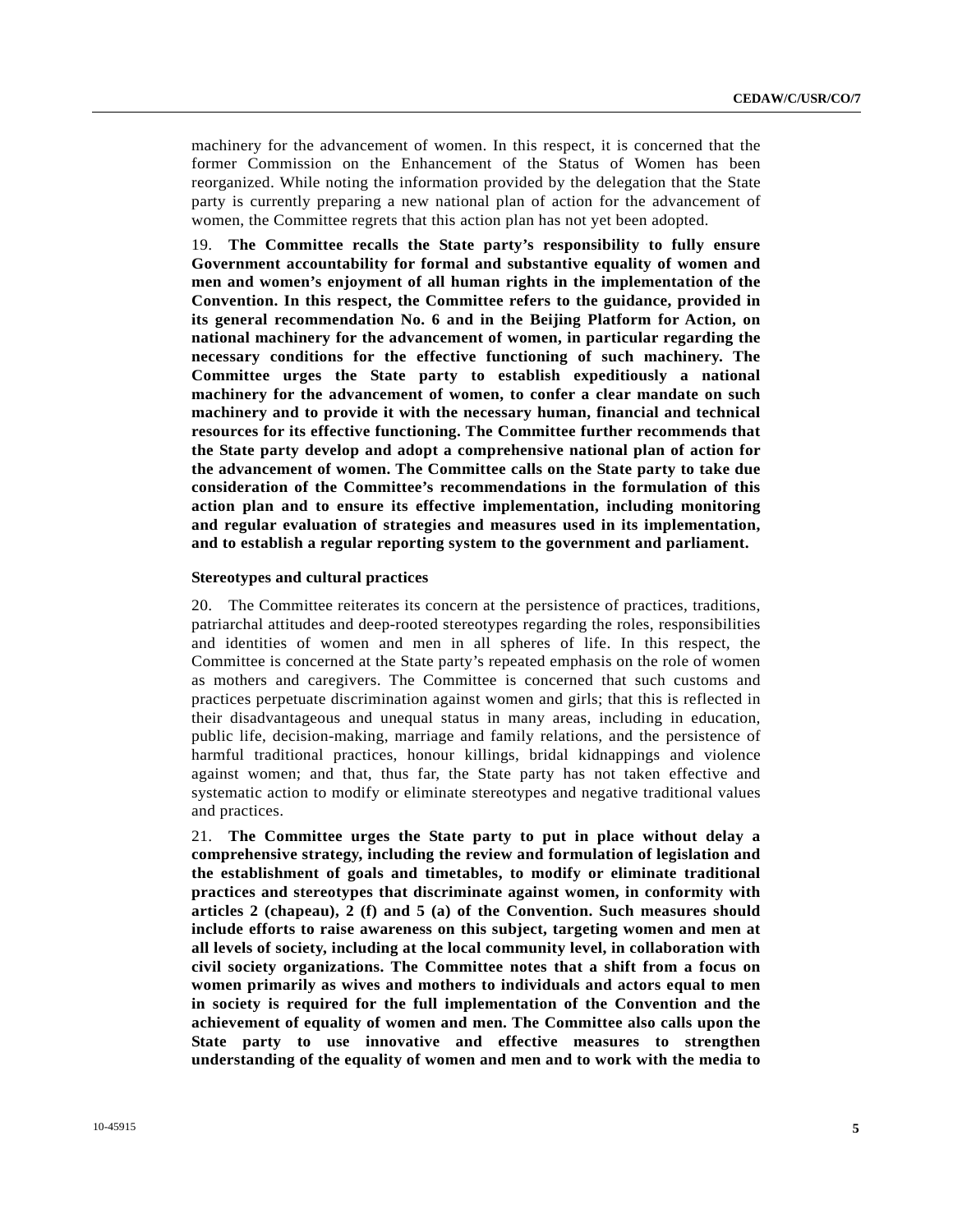# **promote a positive, non-stereotypical and non-discriminatory portrayal of women.**

# **Violence against women**

22. The Committee is seriously concerned that violence against women in all its forms has increased, both in the private and public spheres. In this respect, the Committee expresses its concern at the absence of a holistic approach to the prevention and elimination of all forms of violence against women. It is particularly concerned that, due to strong patriarchal values, husbands are generally considered superior to their wives with the right to assert control over them, legitimizing the general opinion that domestic violence is a private issue. Furthermore, social stigma is connected to sexual and domestic violence, pressuring victims to keep silent and resolve any conflicts within the family. In addition, the Committee notes with concern that domestic violence cases are often treated as private charges to be filed by the victim, not the prosecutor. The Committee is also concerned at recent amendments to the Criminal Code whereby article 134 (4) would appear to exempt first-time offenders from criminal liability for having sex with a minor if he marries the victim. The Committee regrets the lack of data and information on the incidence of various forms of violence against women and girls, as well as the lack of studies and surveys on the extent of violence and its root causes and it is further concerned at the lack of a national programme that provides shelter to victims of domestic violence, that the few shelters that do exist in selected cities are extremely limited in their capacity to help these victims and that most shelters restrict access to Russian nationals who are local residents.

23. **The Committee urges the State party to give priority attention to combating violence against women and girls and to adopting comprehensive measures to address such violence, in accordance with its general recommendation No. 19. Such measures should include the expeditious adoption of a comprehensive law on violence against women, including domestic violence, the criminalization of marital rape, sexual violence, sexual harassment, institutional violence and crimes committed in the name of honour. They should also include the development of a coherent and multisectoral action plan to combat violence against women. The Committee also urges the State party to amend article 134 (4) of the Criminal Code to ensure that perpetrators of violence against women do not benefit from any reduction in penalty. The Committee further calls upon the State party to increase, in a significant manner, the number of shelters and the capacity thereof, ensure an adequate geographical distribution of such shelters and remove any barriers to access, such as registration or residency requirements. The Committee recommends that the State party provide the police, public prosecutors, the judiciary and other relevant government bodies with the necessary training on domestic violence, and it also requests the State party to provide data and information on trends in the prevalence of various forms of violence against women, disaggregated by age and ethnicity, and by urban and rural areas.**

# **Violence against women in the Northern Caucasus**

24. The Committee notes with deep concern that the two military operations and the high level of violence in the Chechen Republic of the Russian Federation over the past 15 years have had a serious impact on traditions and social norms and that existing patterns of discrimination against women have become more acute. In this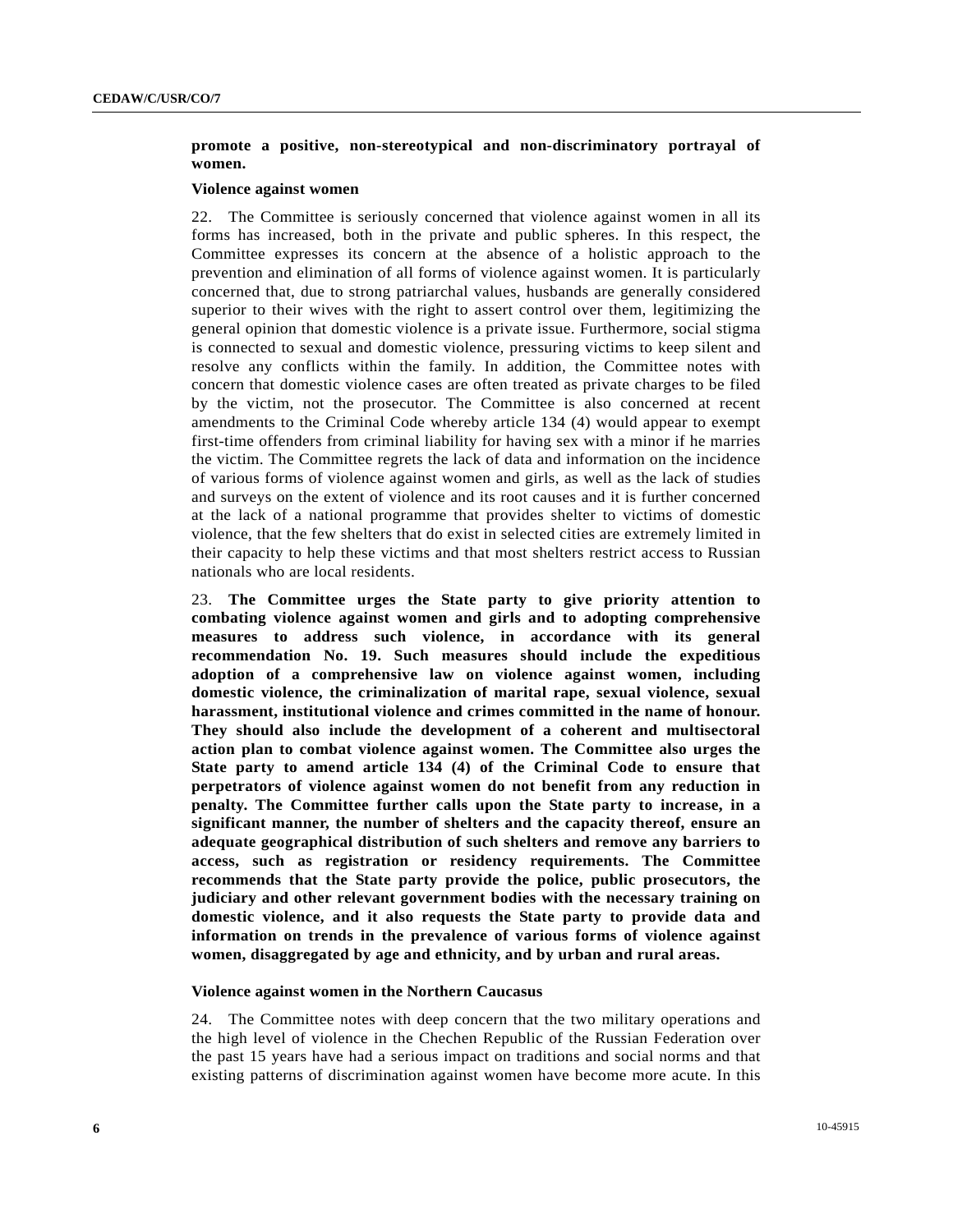regard, the Committee is particularly concerned at the increasing rate of violence against women and killings of women in the Chechen Republic of the Russian Federation as well as harmful traditional practices, such as honour killings and bride-kidnapping. The Committee also notes with concern that such cases of violence and killings are rarely documented, prosecuted and punished.

25. **The Committee urges the State party to take immediate action to ensure the protection of the human rights of women in the Northern Caucasus, including the** Chechen Republic of the Russian Federation**. The State party should take all necessary measures to end the impunity for violence against and killings of women and girls in the Northern Caucasus, by ensuring that such cases are fully and promptly investigated and that perpetrators are brought to justice, regardless of whether they are State or non-State actors. The Committee calls on the State party to ensure the provision of adequate reparation to the surviving victims, including the families of the deceased, and to send a clear message that human rights abuses will not be tolerated and will be addressed through human rights complaints, thorough investigations, fair trials and punishment of the perpetrators. The Committee also calls on the State party to take the necessary measures to implement the recommendations of the Special Rapporteur on violence against women, its causes and consequences, following her visit to the Russian Federation in December 2004.**[1](#page-6-0) **Furthermore, the Committee requests the State party to adopt programmes which are aimed at reintegrating women into development processes in the**  Chechen Republic of the Russian Federation

## **Trafficking**

26. The Committee notes the introduction, in 2003, of norms prohibiting the trafficking in human beings in the Criminal Code of the State party. However, it expresses its concern at the high prevalence of trafficking in the State party, which has increased more than sixfold during the reporting period. While noting with concern that the Russian Federation is a source, transit and destination country for trafficking, the Committee regrets the lack of disaggregated data on the number of victims of trafficking, including minors, and compensation received as well as statistics on complaints, investigations, prosecutions and penalties imposed on the perpetrators of such crimes. It is also concerned at the failure of the State party to address the root causes of trafficking, which impedes the effects of the State party to address the trafficking problem in a serious way. The Committee is further concerned at the lack of special legislative and other measures for the protection of women and girls from recruitment agencies engaging in trafficking in persons and from marriage agencies specializing in marriage with foreign citizens. In addition, it is concerned at the limited information provided on the existence and implementation of regional and bilateral memorandums of understanding and/or agreements with other countries on trafficking, including within the Commonwealth of Independent States.

27. **The Committee urges the State party to fully implement article 6 of the Convention, including by speedily enacting specific national legislation and a comprehensive policy and action plan on the phenomenon of trafficking, to ensure that perpetrators are punished and victims adequately protected and** 

<span id="page-6-0"></span>**\_\_\_\_\_\_\_\_\_\_\_\_\_\_\_\_\_\_** 

<sup>1</sup> E/CN.4/2006/62/Add.2, para. 86, section C.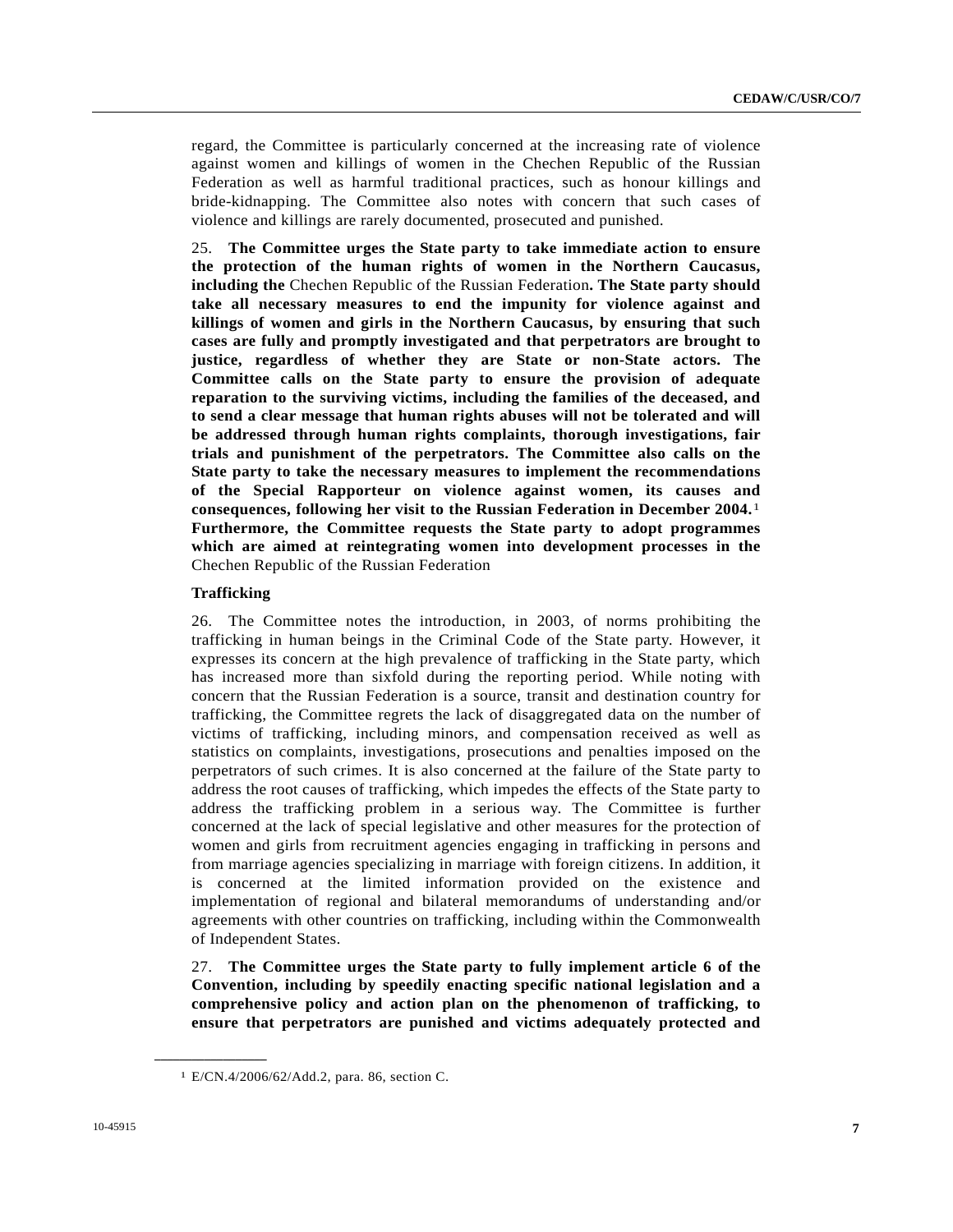**assisted. The Committee calls upon the State party to increase its efforts at international, regional and bilateral cooperation with countries of origin, transit and destination through information exchange in order to prevent trafficking, and to harmonize legal procedures aimed at the prosecution of traffickers, including within the Commonwealth of Independent States. Such efforts should include the dissemination to risk groups and the police of the methods used by the recruiters. The Committee also recommends that information and training on the anti-trafficking legislation be provided to the judiciary, law enforcement officials, border guards and social workers in all parts of the country. In addition, the Committee recommends that the State party conduct comparative studies on trafficking and address its root causes in order to eliminate the vulnerability of girls and women to traffickers and to undertake efforts for the recovery and social integration of the victims. The Committee calls upon the State party to ensure systematic monitoring and periodic evaluation, including through the collection and analysis of data on trafficking, and to include such data in its next periodic report.**

# **Exploitation of prostitution**

28. The Committee expresses its concern at the lack of data on the prevalence of prostitution in the State party. The Committee is also concerned that owing to the fact that engagement in prostitution is an administrative offence under Russian law, women engaged in prostitution are vulnerable to harassment and various types of abuse by the police who commit such violations with impunity and that no special health protection programmes for women engaged in prostitution have been adopted.

29. **The Committee urges the State party to pursue a comprehensive approach in addressing the question of prostitution, including exit programmes for women who wish to leave prostitution, and focus on the investigation, prosecution and punishment of those who exploit prostitution. The Committee calls upon the State party to take all necessary measures to protect women engaged in prostitution from harassment and abuse by the police. The Committee also calls upon the State party to ensure systematic monitoring and periodic evaluation, including through the collection and analysis of data on exploitation of women in prostitution, and to include such data in its next periodic report.**

# **Participation in political and public life**

30. The Committee notes the measures taken by the State party to enhance women's participation in political and public life, including amendments to its electoral laws. The Committee is concerned, however, that the number of women in federal legislative bodies is at present insignificant and that women constitute only a small percentage of the national reserve of high-potential administrative personnel. The Committee also expresses its concern about the continuing underrepresentation of women in public, political and professional life, including in diplomacy and as university professors, and in decision-making positions, including in senior management.

31. **The Committee recommends that the State party pursue sustained policies aimed at the promotion of the full and equal participation of women in**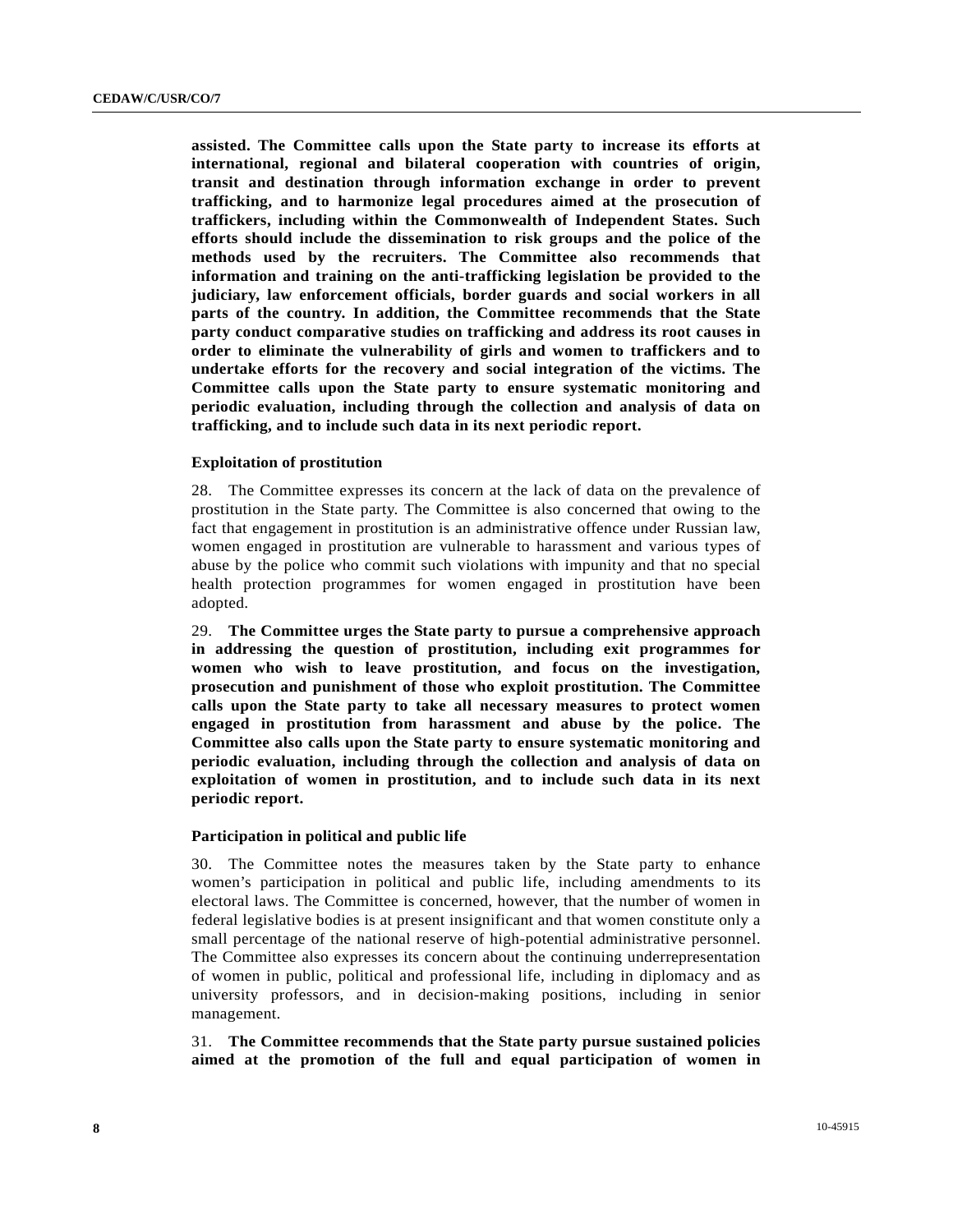**decision-making in all areas of public, political and professional life. It recommends that the State party fully utilize the Committee's general recommendation No. 23 and calls upon the State party to adopt temporary special measures, in accordance with article 4, paragraph 1, of the Convention and the Committee's general recommendation No. 25, in order to accelerate the full and equal participation of women in public and political life. The Committee recommends the implementation of awareness-raising activities on the importance of the participation of women in decision-making for society as a whole and the development of targeted training and mentoring programmes for women candidates and women elected to public office, as well as programmes on leadership and negotiation skills for current and future women leaders. The Committee also recommends that the State party carefully monitor the effectiveness of measures taken and results achieved and that it inform the Committee thereof.**

# **Female journalists and human rights defenders**

32. The Committee expresses its serious concern at reliable reports of harassment, violent attacks and murders of female journalists and human rights defenders in the State party, in particular those working in the Northern Caucasus, including in the Chechen Republic of the Russian Federation

 The Committee regrets the lack of effective measures taken by the State party to protect the right to life and security of those persons.

33. **The Committee calls on the State party to take immediate and effective steps to ensure the protection of journalists and human rights defenders monitoring and reporting violations of women's rights from intimidation and from any unfavourable circumstances they might suffer as a result of their professional activities. The Committee urges the State party to ensure the prompt, impartial and effective investigation and punishment of such cases.**

#### **Education**

34. The Committee expresses its concern at the unbalanced gender proportions in teaching personnel, with teachers having higher degrees and leaders of educational institutions being mostly male. It is also concerned at the gender segregation in students' choice of field of education (girls are mostly studying the humanities while boys are mostly studying technical subjects), and it regrets the lack of information on any incentives to encourage women to enter traditionally male-dominated fields of study. It further regrets the lack of sufficient disaggregated data covering the field of education.

35. **The Committee urges the State party to enhance its compliance with article 10 of the Convention and to raise awareness of the importance of education as a human right and as the basis for the empowerment of women. It recommends that the State party take the necessary measures, including the use of temporary special measures, in accordance with article 4 and the Committee's general recommendation No. 25, to increase the number of female teachers at the higher levels of education and in leadership positions. The Committee also recommends that the State party take effective measures to overcome the de facto segregation in the fields of education, to actively encourage the diversification of educational and professional choices for women**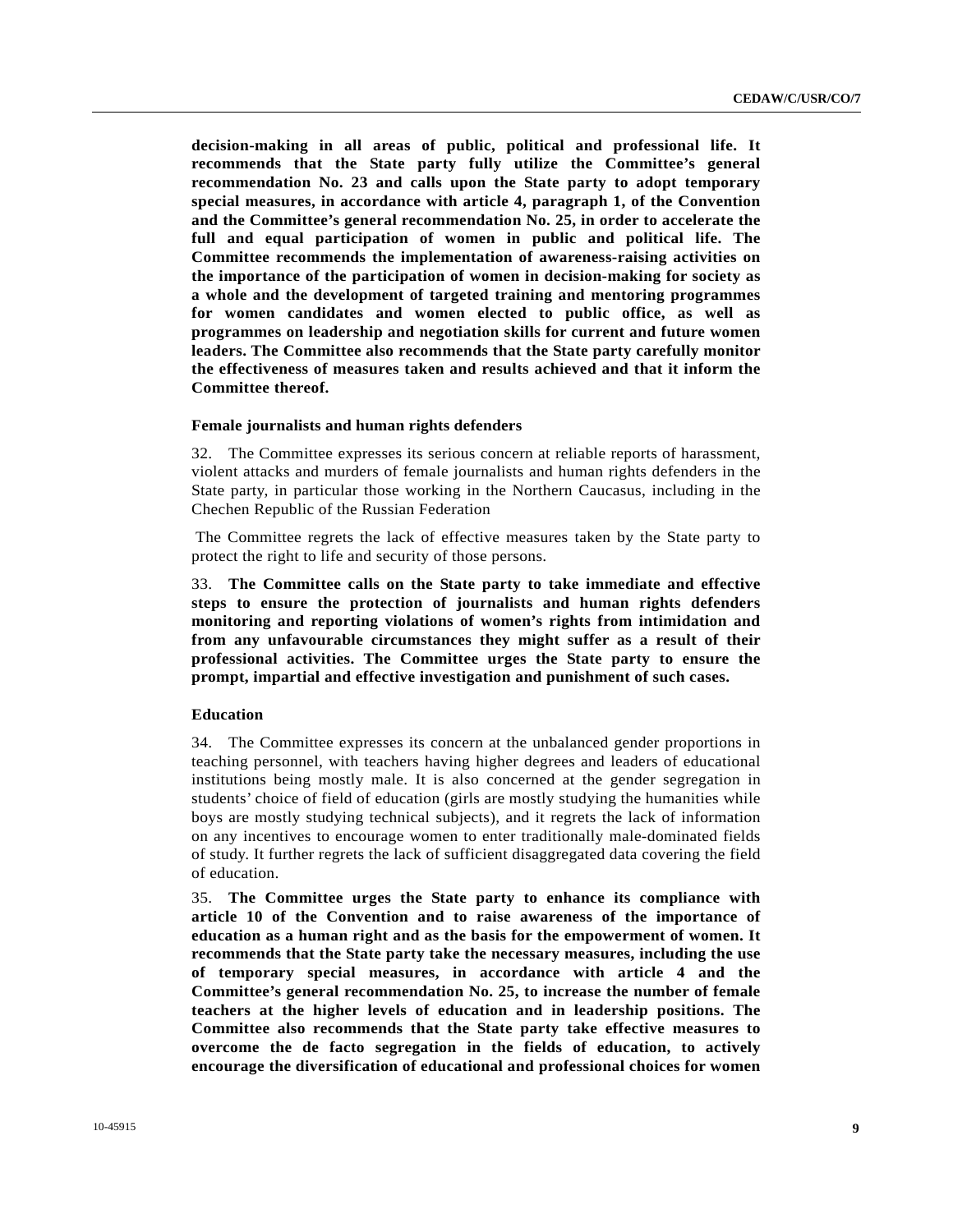**and men and to offer incentives for women to enter traditionally maledominated fields of study. The Committee also requests the State party to include in its next report statistical data covering the field of education, disaggregated by sex, ethnicity, rural and urban areas and federal and regional levels.** 

#### **Employment**

36. The Committee reiterates its concern at the lack of a separate law on equal employment opportunities in the State party. The Committee also remains concerned that the situation of women in employment is deteriorating and that women are the overwhelming majority of workers in lower level and low-paid jobs in the various parts of the public sector. It is further concerned that women continue to experience significant discrimination in the private sector, and have a low share of the highpaid jobs in that sector. In this respect, the Committee notes with concern the wide gender pay gap, with the average income of women being 64 per cent of the average income of men across the country. While noting the State party's policy of protecting women against unsafe working conditions, the Committee reiterates its concern about the exclusion of women of childbearing age from a list of more than 400 jobs, which may result in the effective exclusion of women from certain employment sectors. The Committee is, however, aware that this list is under consideration, and it also notes that employers may employ women in the prohibited jobs if the necessary standards are in place. The Committee is also concerned at the narrow definition of sexual harassment as the victim performing sexual acts against his or her will.

37. **The Committee requests the State party to ensure equal opportunities for women in the labour market, in accordance with article 11 of the Convention. To this end, the Committee reiterates its previous recommendation that the State party enact an equal employment opportunity law, prohibiting discrimination in hiring, promotion, employment conditions and dismissal, requiring equal pay for work of equal value and providing for effective enforcement procedures and remedies. The Committee also reiterates its recommendation that the State party require all employers to conform to the mandated standards, which would allow both women and men to work in proper conditions of health and safety. Bearing in mind article 11, paragraph 3, of the Convention, the Committee recommends continued review of the list of prohibited jobs, in consultation with women's non-governmental organizations, with a view to reducing their numbers in order to limit the restrictions to cases where exclusions are strictly necessary to protect women's reproductive health and to ensure that measures are proportional to the nature and scope of the protection required. The State party is further encouraged to widen the definition of sexual harassment and adopt concrete measures to addressing sexual harassment, including in the workplace.**

# **Health**

38. While commending the efforts made by the State party in the area of health care, including the "Give me life" campaign, and the decrease in maternal mortality rates (from 44 per 100,000 births in 1998 to 22 per 100,000 births in 2007), the Committee notes with concern that the reduction of governmental expenditure on public health services has had a negative impact on access to health services, especially in rural areas. The Committee is concerned at the limited access to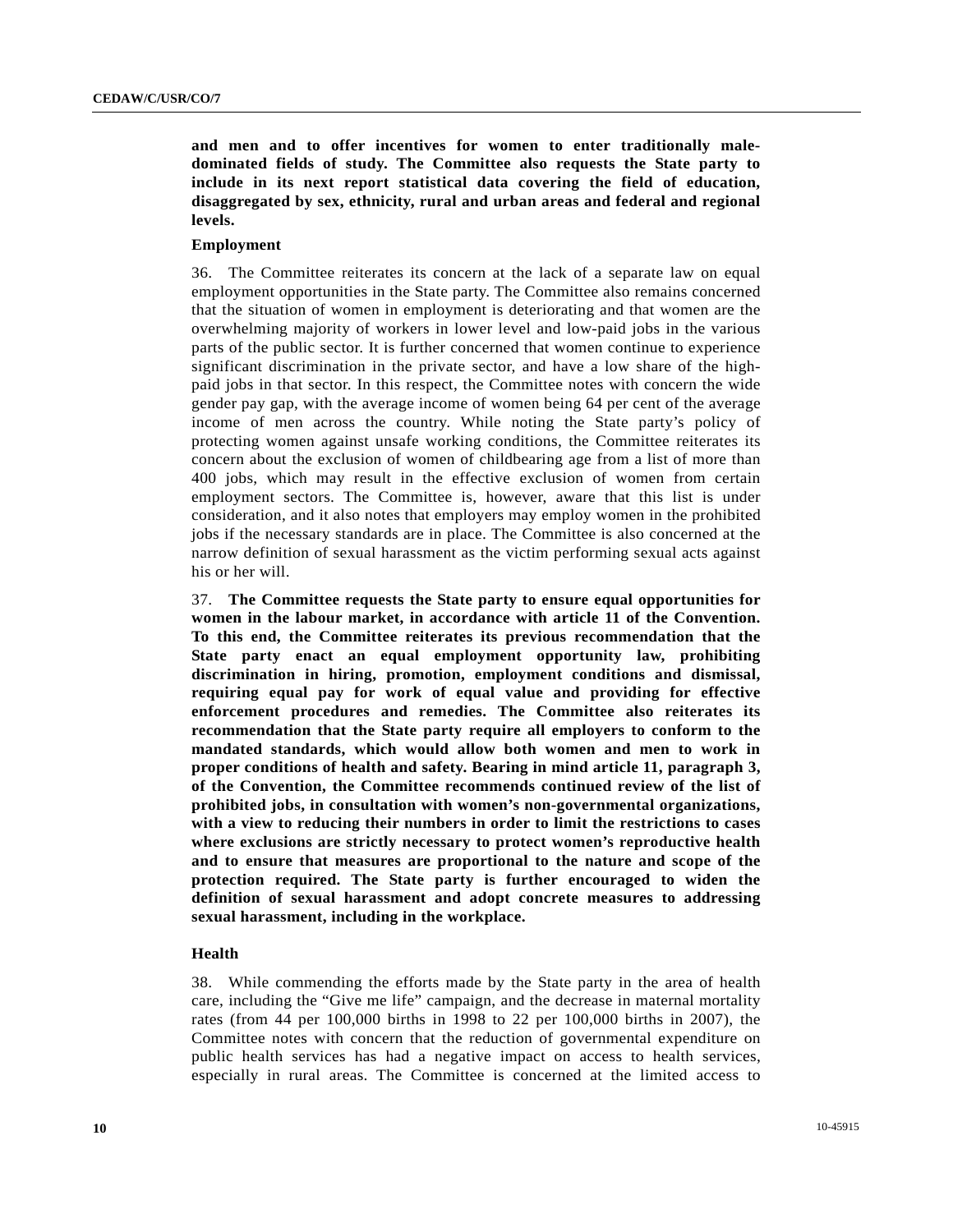reproductive and sexual health services, especially in rural areas, that only 27 per cent of women of childbearing age make use of modern methods of contraception, and that family planning programmes are not included in school curriculums. The Committee also notes with concern that, although the rate of abortions has decreased, abortion continues to be used as a method of birth control. The Committee is further concerned that the proportion of women among early-stage HIV-infected patients has increased annually.

39. **The Committee calls upon the State party to take all necessary measures to ensure women's access to health care and health-related services, within the framework of the Committee's general recommendation No. 24. The Committee requests the strengthening and expansion of efforts to increase knowledge of and access to affordable contraceptive methods throughout the country and to ensure that women in rural areas do not face barriers and have full access to family-planning information and services. It also recommends that sex education be widely promoted and targeted at adolescent girls and boys, with special attention to the prevention of early pregnancy and the control of sexually transmitted infections, including HIV/AIDS.**

## **Lesbian, bisexual and transgender women**

40. While welcoming the statement by the delegation that discrimination is not allowed on any grounds in the State party, including on the grounds of sexual orientation, the Committee expresses its concern about acts of violence against lesbian, bisexual and transgender women, including reports of harassment by the police and incidents of people being assaulted or killed on account of their sexual orientation. The Committee is also concerned about discrimination in employment, health care, education and other fields.

41. **The Committee calls on the State party to provide effective protection against violence and discrimination against women based on their sexuality, in particular through the enactment of comprehensive anti-discrimination legislation that includes the prohibition of multiple forms of discrimination, including on the grounds of sexual orientation. The Committee also urges the State party to intensify its efforts to combat discrimination against lesbian, bisexual and transgender women, including by launching a sensitization campaign aimed at the general public, as well as providing appropriate training to law enforcement officials.**

# **Rural women**

42. The Committee notes with concern the statement in the State party report that the situation of rural women remains difficult. While noting the information provided on the existence of a number of policies and programmes on the rural population, the Committee expresses its concern at the limited information provided on national policies, strategies or programmes carried out by the State party to improve the situation of rural women and girls and older women, including their access to health care, education, employment, land, credit and decision-making. The Committee also regrets the lack of information on measures taken to increase rural women's awareness of the rights enshrined in the Convention.

43. **The Committee requests the State party to include in its next report detailed information on any national policy, strategy or programme carried out**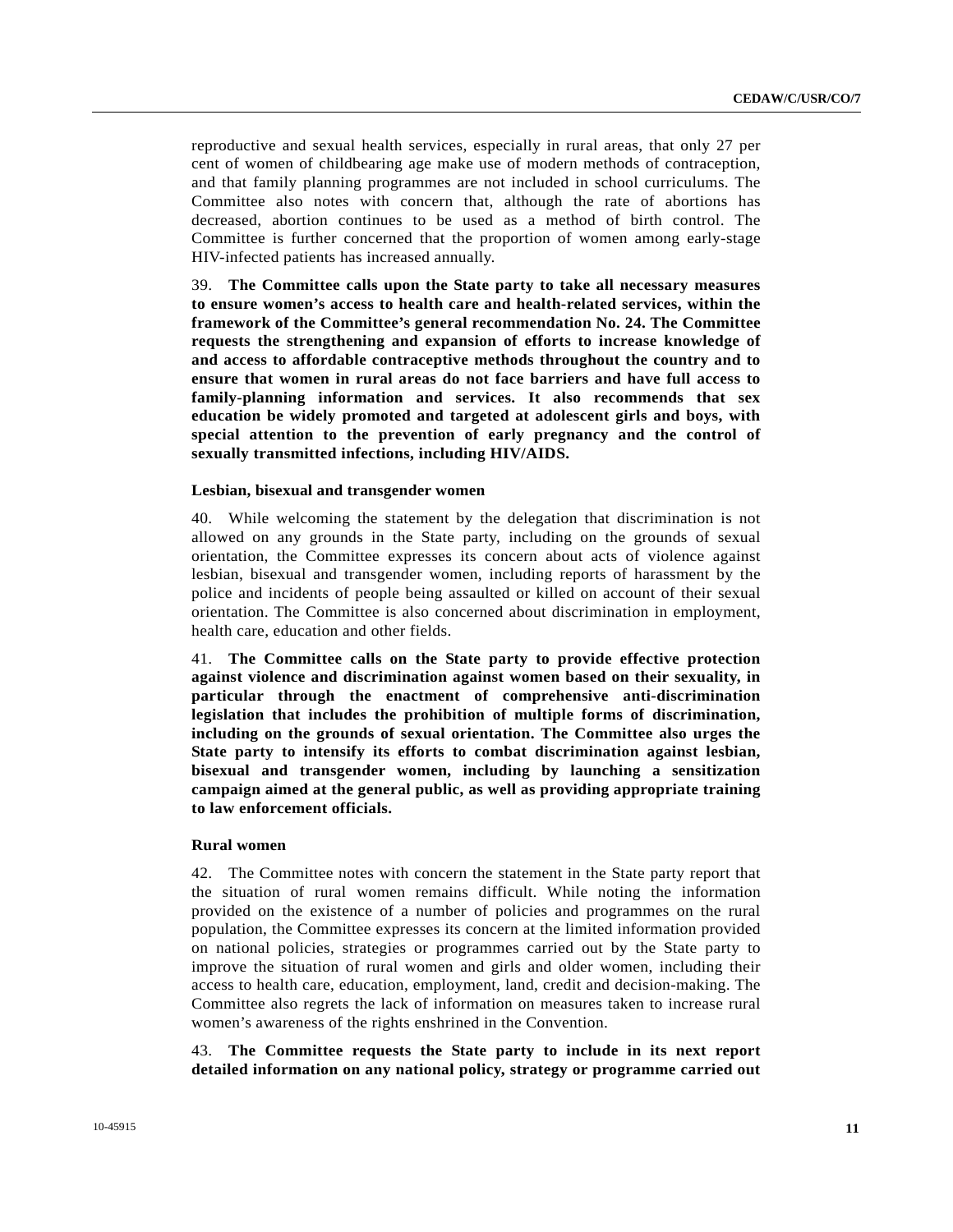**by the State party to improve the situation of rural women and girls and older women, including their access to health care, education, employment, land, credit and decision-making, as well as the impact and achievements of such governmental initiatives. The Committee also calls on the State party to enhance the awareness of rural women of their rights enshrined in the Convention through, inter alia, legal literacy programmes and legal assistance. The Committee further calls on the State party to ensure the participation of women in the council of elders.** 

# **Ethnic minority women**

44. The Committee expresses its serious concern at the situation of ethnic minority women in the State party. The Committee notes with concern that the State party has not adopted comprehensive anti-discrimination legislation aimed at protecting ethnic minorities, in particular Chechens, Roma and persons of African origin. It is further concerned that traditional female stereotypes are most prevalent in the ethnic communities. In addition, the Committee regrets the lack of information provided with regard to human rights education offered to ethnic minority women, including education on gender equality.

45. **The Committee calls upon the State party to pay special attention to the needs of women and girls belonging to ethnic minorities and adopt comprehensive anti-discrimination legislation aimed at protecting ethnic minorities. It also encourages the State party to use innovative methods to improve information on and awareness of the provisions of the Convention and the Optional Protocol among women and girls belonging to ethnic minorities. The Committee requests that comprehensive information be included in the next periodic report, including sex-disaggregated data and trends over time, on the de facto position of ethnic minority women and on the impact of measures taken and results achieved in the implementation of policies and programmes for these women and girls.**

# **Multiple forms of discrimination**

46. The Committee is concerned at the very limited information and statistics provided about certain groups of women and girls, including female domestic workers, asylum-seeking women, refugee women, internally displaced women, and girls living in the street. The Committee is also concerned that those women and girls often suffer from multiple forms of discrimination, especially with regard to access to education, employment and health care, protection from violence and access to justice. The Committee is further concerned that the national Law on Refugees does not provide any special procedures for recognizing women seeking asylum as refugees.

47. **The Committee requests the State party to provide, in its next report, a comprehensive picture of the de facto situation of disadvantaged groups of women and girls in all areas covered by the Convention and information on specific programmes and achievements. The Committee calls on the State party to include in the national Law on Refugees special procedures for recognizing women seeking asylum as refugees.**

 **Marriage and family relations**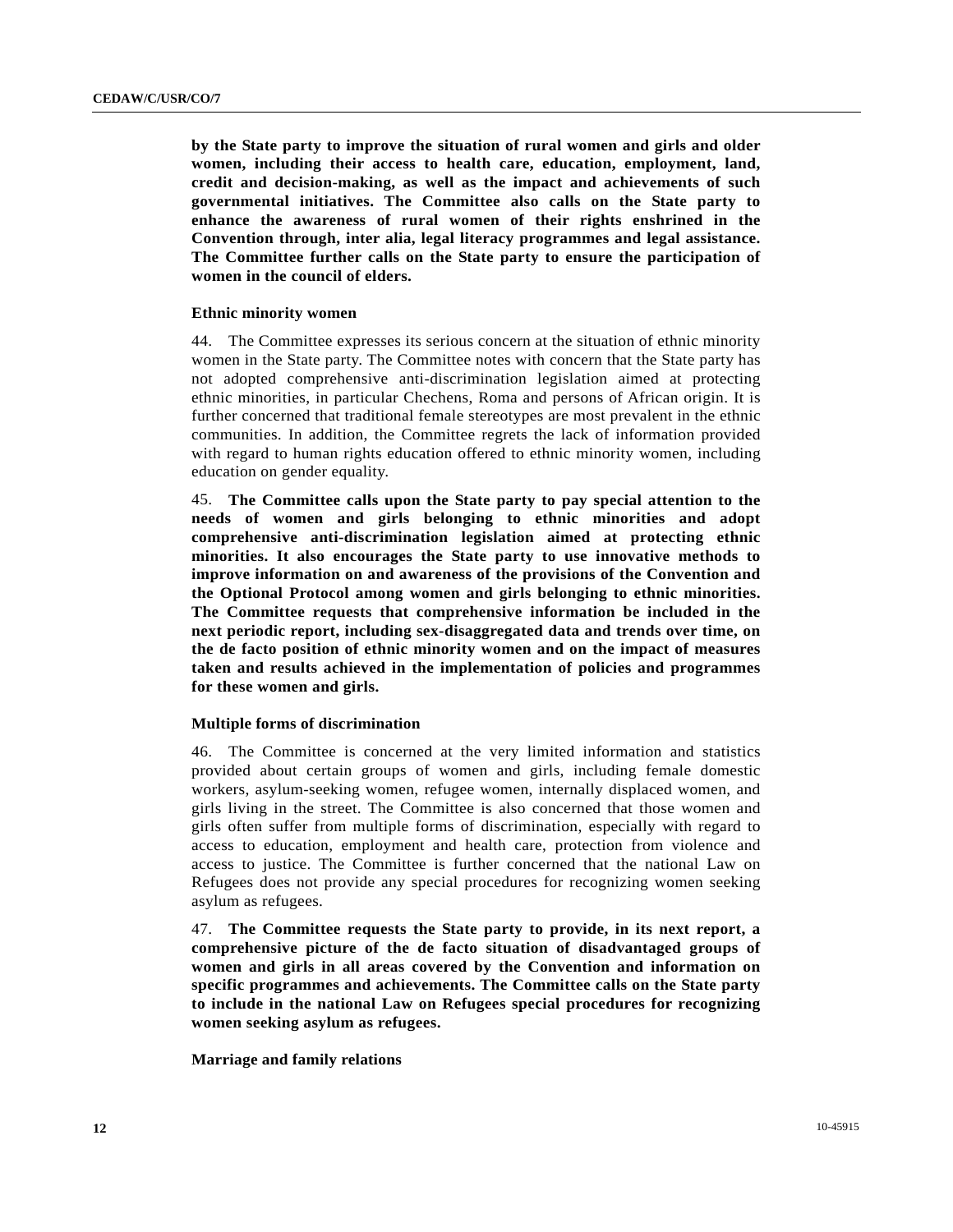48. The Committee is concerned about the persistence of early marriages of girls and polygamy, especially in the Northern Caucasus. The Committee is also concerned about the lack of a legal framework for de facto unions and the resulting precarious situation in which women in such unions may find themselves when their relationship breaks down and there is a need for a division of property and assets without the benefit of adequate prior contractual agreement. The Committee is further concerned that women attempting to escape a violent relationship are frequently unable to access independent housing or shelters and thus often compelled to share the same residence with a violent partner, even after an official divorce.

49. **The Committee calls upon the State party to implement measures aimed at eliminating polygamy in all cases, as called for in the Committee's general recommendation No. 21, and to take all necessary measures to combat the practice of early marriage. The Committee also recommends that the State party take effective measures to ensure that women are guaranteed equal rights with men to property and assets accumulated during de facto unions when their relationship breaks down. The Committee further calls upon the State party to create the necessary conditions for women's access to independent housing or shelters, including women attempting to escape a violent relationship.** 

# **Amendment to article 20, paragraph 1, of the Convention**

50. **The Committee encourages the State party to accept the amendment to article 20, paragraph 1, of the Convention, concerning the meeting time of the Committee.**

# **Beijing Declaration and Platform for Action**

51. **The Committee urges the State party, in the implementation of its obligations under the Convention, to fully utilize the Beijing Declaration and Platform for Action, which reinforce the provisions of the Convention, and requests the State party to include information thereon in its next periodic report.**

#### **Millennium Development Goals**

52. **The Committee emphasizes that full and effective implementation of the Convention is indispensable for achieving the Millennium Development Goals. It calls for the integration of a gender perspective and an explicit reflection of the provisions of the Convention in all efforts aimed at the achievement of the Millennium Development Goals and requests the State party to include information thereon in its next periodic report.**

#### **Dissemination**

53. **The Committee requests the wide dissemination in the Russian Federation of the present concluding observations in order to make the people, including government officials, politicians, parliamentarians and women's and human rights organizations, aware of the steps that have been taken to ensure the de jure and de facto equality of women, as well as the further steps that are required in that regard. The Committee recommends that the dissemination include the local community level. The State party is encouraged to organize a**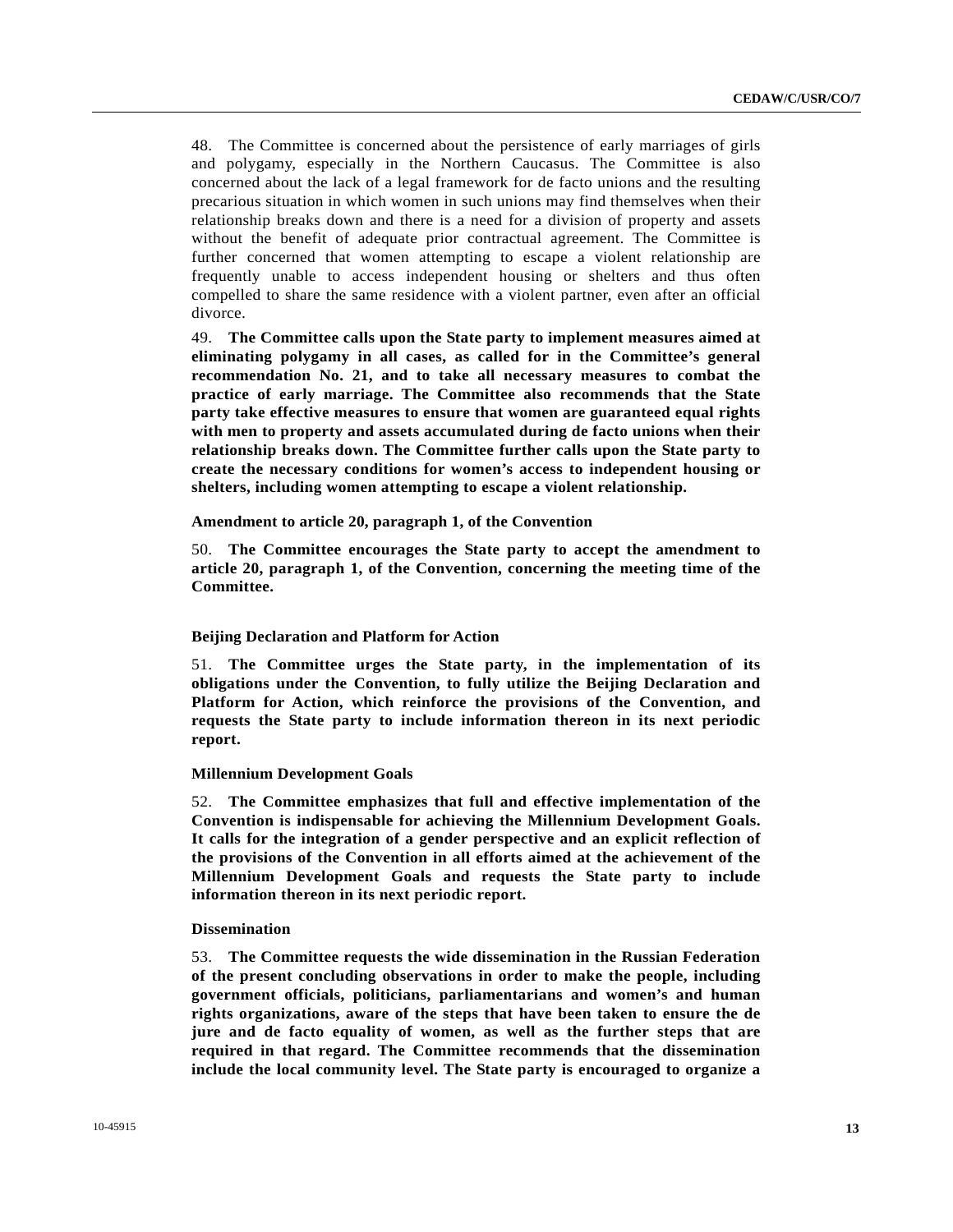**series of meetings to discuss progress achieved in the implementation of the present observations. The Committee requests the State party to continue to disseminate widely, in particular to women's and human rights organizations, the Committee's general recommendations, the Beijing Declaration and Platform for Action and the outcome of the twenty-third special session of the General Assembly on the theme "Women 2000: gender equality, development and peace for the twenty-first century".**

# **Ratification of other treaties**

54. **The Committee notes that the adherence of the State party to the nine major international human rights instruments**[2](#page-13-0) **would enhance the enjoyment by women of their human rights and fundamental freedoms in all aspects of life. The Committee therefore encourages the Government of the Russian Federation to consider ratifying the treaty to which it is not yet a party, that is, the International Convention on the Protection of the Rights of All Migrant Workers and Members of Their Families; the Convention on the Rights of Persons with Disabilities; and the International Convention for the Protection of All Persons from Enforced Disappearance.**

# **Follow-up to concluding observations**

55. **The Committee requests the State party to provide, within one years, written information on the steps undertaken to implement the recommendation contained in paragraph 25 above and to provide, within two years, written information on the steps undertaken to implement the recommendation contained in paragraph 31 above.**

## **Preparation of next report**

<span id="page-13-0"></span>**\_\_\_\_\_\_\_\_\_\_\_\_\_\_\_\_\_\_** 

 56. The Committee requests the State party to ensure the wide participation of all ministries and public bodies in the preparation of its next report, as well as to consult a variety of women's and human rights organizations during that phase.

**57. The Committee requests the State party to respond to the concerns expressed in the present concluding observations in its next periodic report under article 18 of the Convention. The Committee invites the State party to submit its next periodic report in July 2014.** 

58. **The Committee invites the State party to follow the harmonized guidelines on reporting under the international human rights treaties, including guidelines on a common core document and treaty-specific documents, approved at the fifth inter-committee meeting of the human rights treaty bodies, in June 2006 (HRI/MC/2006/3 and Corr.1). The treaty-specific reporting guidelines adopted by the Committee at its fortieth session, in January 2008, must be applied in** 

<sup>2</sup> The International Covenant on Economic, Social and Cultural Rights; the International Covenant on Civil and Political Rights; the International Convention on the Elimination of All Forms of Racial Discrimination; the Convention on the Elimination of All Forms of Discrimination against Women; the Convention against Torture and Other Cruel, Inhuman or Degrading Treatment or Punishment; the Convention on the Rights of the Child; the International Convention on the Protection of the Rights of All Migrant Workers and Members of Their Families; the International Convention for the Protection of All Persons from Enforced Disappearance; and the Convention on the Rights of Persons with Disabilities.